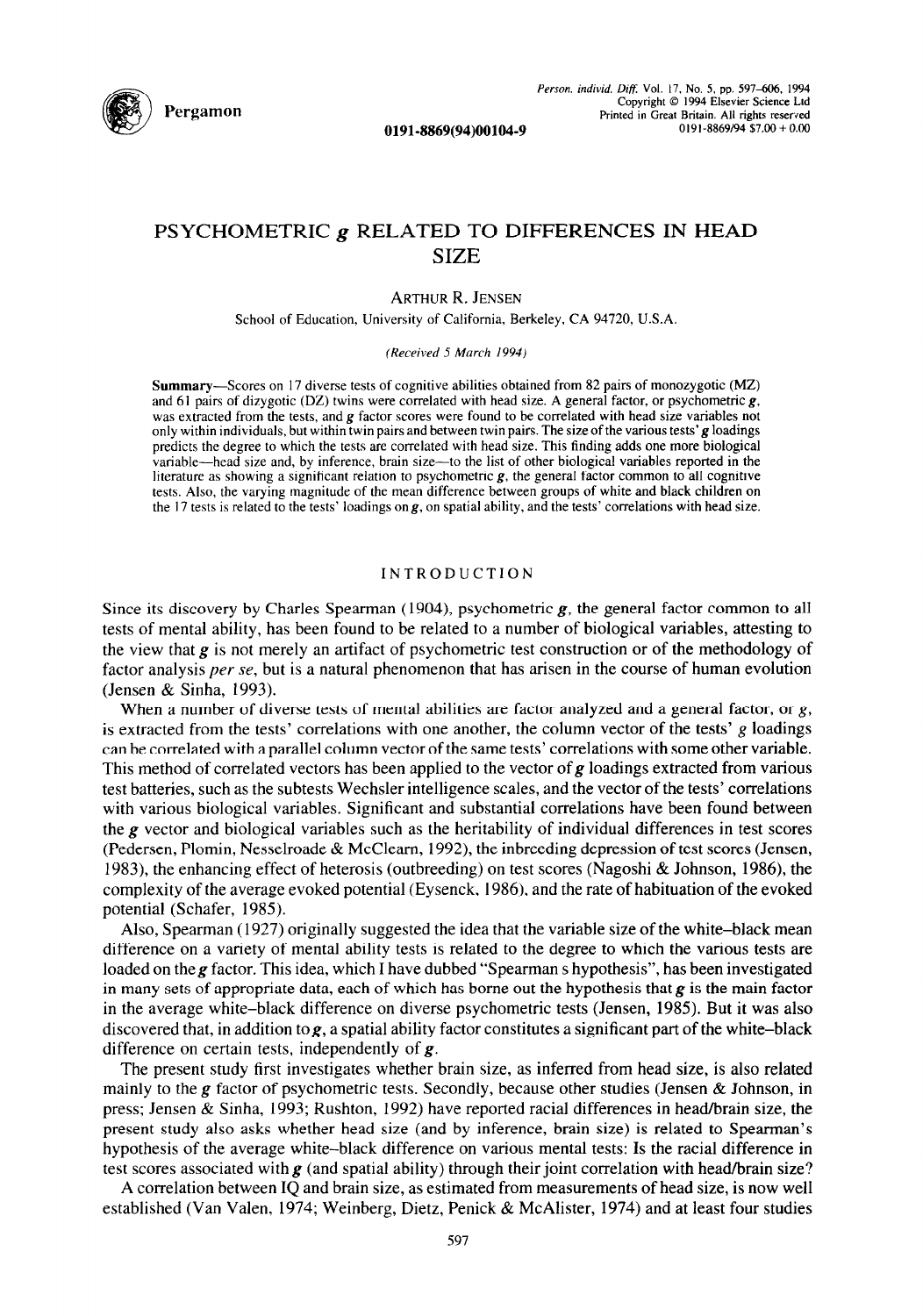have shown in vivo correlations near 0.4 between IQ and total brain size as measured by MRI (Andreasen et *al.,* 1993; Raz, Torres, Spencer, Millman, Baertschi & Sarpel, 1993; Wickett, Vernon & Lee, 1994; Willerman, Rutledge & Bigler, 1991). Although IQ scores are highly g loaded, they also reflect somewhat different admixtures of cognitive abilities, such as verbal, spatial, numerical, and memory. The lead question here is whether in humans the  $g$  factor itself is strongly implicated in the correlation of brain size with mental ability.

Much the same question, but with respect to the correlation between behavioral capacity and brain size in rats, was asked by Anderson (1993). He found that individual differences in rats' levels of performance on four distinct 'mental' tests, when subjected to a principal factor analysis, yielded a general factor, indicating that all of the tests shared a common source of variance. In fact, the correlation matrix of the tests used by Anderson clearly meets Spearman's (1927) tetrad criterion that a single common factor accounts for individual differences in the four tests. Anderson (1993) also found that the rats' factor scores, which indicate their standing on the general factor, were more highly correlated ( $r = 0.48$ ,  $P < 0.03$ ) with brain weight than were the raw scores on any single test. It had been found previously that larger brains are associated with learning performance in mice, and that hybrid mice have bigger brains than their parents—another example of the enhancing effect of heterosis on brain capacity (Jensen, C., 1979).

It should be especially noted that the present study is not primarily intended as a 'twin study' in the typical sense or as a biometrical genetic analysis. The fact that the study sample consists of twins is purely incidental. This study's chief aim is simply to test the hypothesis that various cognitive tests' degree of correlation with head size (and by inference, brain size) is a function of the tests' g loadings. This could just as well have been determined in a sample of singletons. However, because the study sample happens to consist of twins, it is possible, as a side issue, to replicate a crucial finding of another study (Jensen & Johnson, 1994) based entirely on ordinary siblings, which shows that head size and IQ are correlated within families (i.e. sibships) as well as *between* families, in very large and representative samples of both the white and black populations. The fact of a significant within-families correlation between head size and IQ is not intended to prove anything about the heritability of the trait, although the *absence* of a within-families correlation definitively rules out genetic pleiotropy (i.e. variance in phenotypically different characteristic caused by one and the same gene). An intrinsic or functional connection between a physical and psychological trait is indicated only if there is a within-families correlation between them. The absence of a within-families correlation when there is a between-families correlation indicates that the between-families correlation results either from heterogeneity and common assortment of the genes that affect both of the correlated traits or from environmental factors common to all of the children in a family, or from a combination of both. But the correlation in this case does not imply any *functional* relationship between the correlated traits. In studying the causes of correlation between a physical and a mental trait, therefore, the use of within-families correlation is a powerful means of controlling the effects of many environmental factors, such as social class, styles of child-rearing, and general nutrition, that differ between families (but not within families) and may affect both of the correlated variables, causing them to be correlated in the population although they have no functional relationship. The explanation of a significant within-families correlation, therefore, is narrowed to genetic pleiotropy or to environmental factors that systematically affect both correlated characteristics in one child but not in other siblings in the same family. Of course, pleiotropy and environmental factors could both be involved. The rationale of this methodology is more fully spelled out elsewhere (Jensen, 1980), and an example of its use may be seen in a study of the correlation between myopia and IQ (Cohn, Cohn & Jensen, 1988; also see Jensen & Sinha, 1993, and Jensen & Johnson, 1994).

### METHOD

Answers to the key questions of this study were sought in a set of data obtained by Osborne (1980), who gave a battery of 17 diverse cognitive tests to large samples of MZ and DZ twins and measured their body size (height, weight) and head size (length, width, circumference). Although the total sample in Osborne's study comprised 496 pairs of twins (69% white, 3 1% black), not all of them were given the same mental tests and physical measurements. In order to extract the best possible g factor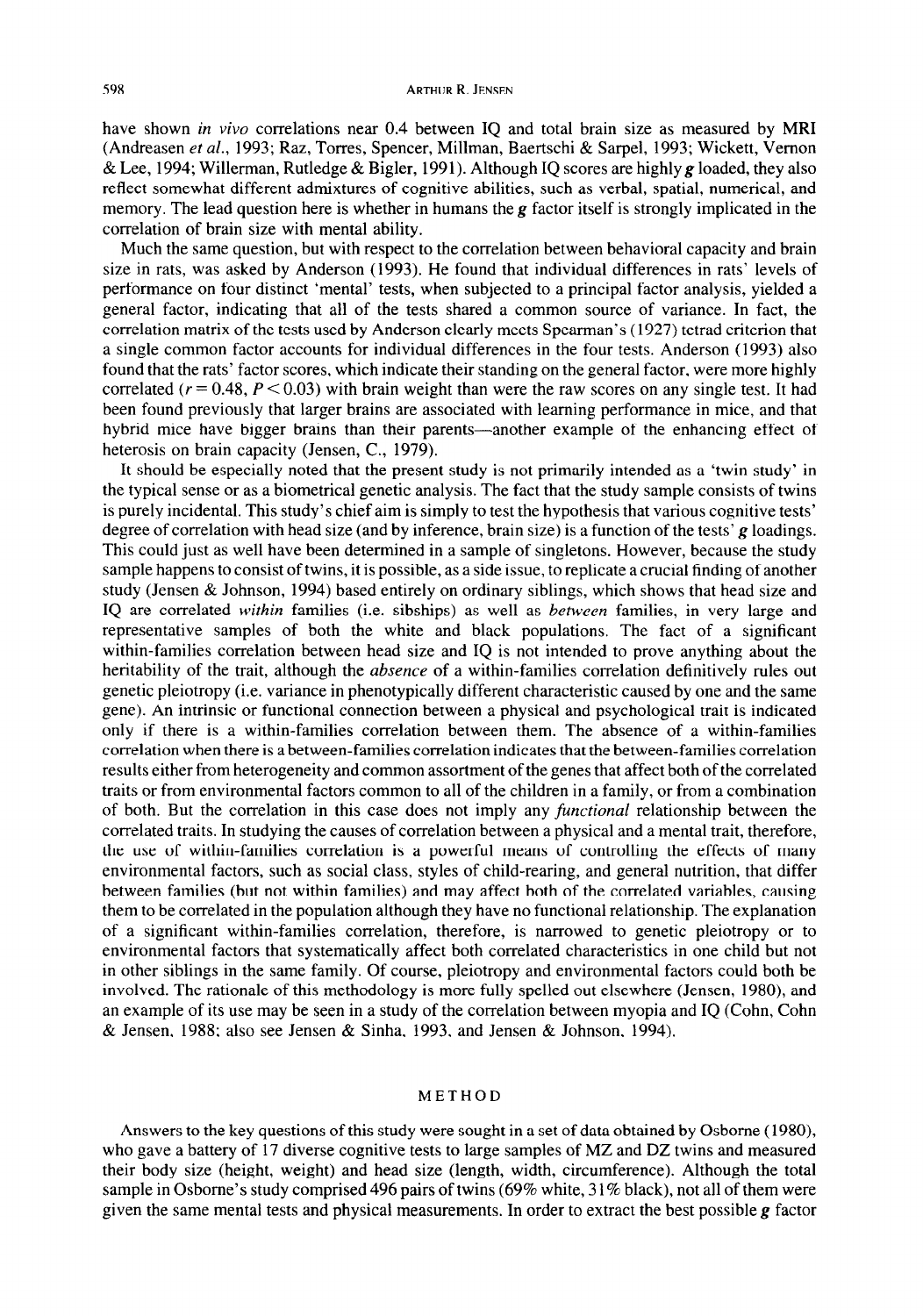and group factors (spatial, verbal, and memory) from the largest number of tests available in any subgroup of Osborne's study, the factor analysis (and the analysis of twins) in the present study was based on only the 286 individuals (82 MZ pairs and 61 DZ pairs) for whom there were complete data on every mental test and every physical variable. The mean white-black differences on the various tests (in Table 5), however, are based on the largest N available for each test. The names of the tests and their different sample sizes are given in Table 5 and its footnotes.

Osborne (1980) described the S sample, collected in the 1970s, as follows: "Subjects for the Twin Study were drawn from public and private schools in Louisville, Kentucky, and Jefferson County, Kentucky; from public schools in Atlanta, Georgia, and the Georgia counties of Cobb, Fulton, Chatham. Walton, Madison, and Clarke; and from a small number of public schools in Indiana" (p. 34). (Several tables in Chapter V of Osborne's book give the breakdown of the total sample by age, sex, race, and twin zygosity.) The Ss ranged in age from 12 to 20 yr; their average age at the time of testing was  $15.2$  yr  $(SD = 1.5$  yr).

Compared to nationwide normative data on the average IQs of whites and blacks, the present samples are not quite typical. On an IQ scale with an overall mean of 100 and standard deviation of 15, the white sample's average IQ was 104 and the black sample's was 94. The 10 points average difference is only about two-thirds as large as the white-black difference typically found on nationally standardized tests. [The mean white and black IQs in the national standardization sample of the Wechsler Intelligence Scale for Children—Revised are 102.2 and 86.4, a difference of 15.8 IQ points (Jensen & Reynolds, 1982)].

All the mental tests and physical measurement procedures are fully described elsewhere (Osborne, 1980). The names of the 17 tests, all of them well-known standardized ability tests, are listed here in Table 2. Standing height in inches was measured in stocking feet; weight was measured in street clothes without shoes. Maximum head *length,* measured with spreading calipers, is the distance in millimeters between the glabella and the farthest point on the midline on the back of the head. Maximum *head width,* measured with calipers, is the greatest transverse distance in millimeters of the head (usually found over each parietal lobe). *Head circumference,* measured with a steel tape, is the distance in millimeters from the area between the eyebrows around the maximum projection of the occiput. Twins' zygosity was determined by a combination of blood typing and other methods of diagnosing zygosity.

Prior to all data analyses, variance associated with race and sex was statistically regressed out of all the mental and physical variables as were the linear, quadratic, and cubic components of age in months.

As the vast majority of studies in which head size was correlated with mental tests did not statistically control the effect of body size in addition to age and sex, the present analysis followed suit, thereby permitting direct comparison with earlier studies (reviewed in Jensen & Sinha, 1993). Arguments against controlling for body size in studying individual differences among humans are (1) that head size and weight themselves constitute an appreciable fraction of total body height and weight, hence making the statistical removal of height and weight an over-correction, and (2) the possibility that growth in body size accommodates brain size rather than vice versa. Selective breeding of laboratory rats over 12 generations to obtain genetically 'bright' and 'dull' strains in maze learning ability steadily increased the difference between the 'bright' and 'dull' strains not only in maze learning ability but in brain weight and cranial size. Also, the two strains became increasingly different in overall body size, but only about one-third as much (in standard deviation units) as the increase in brain and cranial size (Hamilton, 1935).

# RESULTS

Correlations among the physical variables are shown in Table 1.

# *Factor analysis*

Correlations among the mental tests in the total sample were subjected to a Schmid-Leiman (1957) hierarchical factor analysis, which is generally regarded as the most appropriate method for extracting a general factor from a correlation matrix, as this method cannot possibly produce the appearance of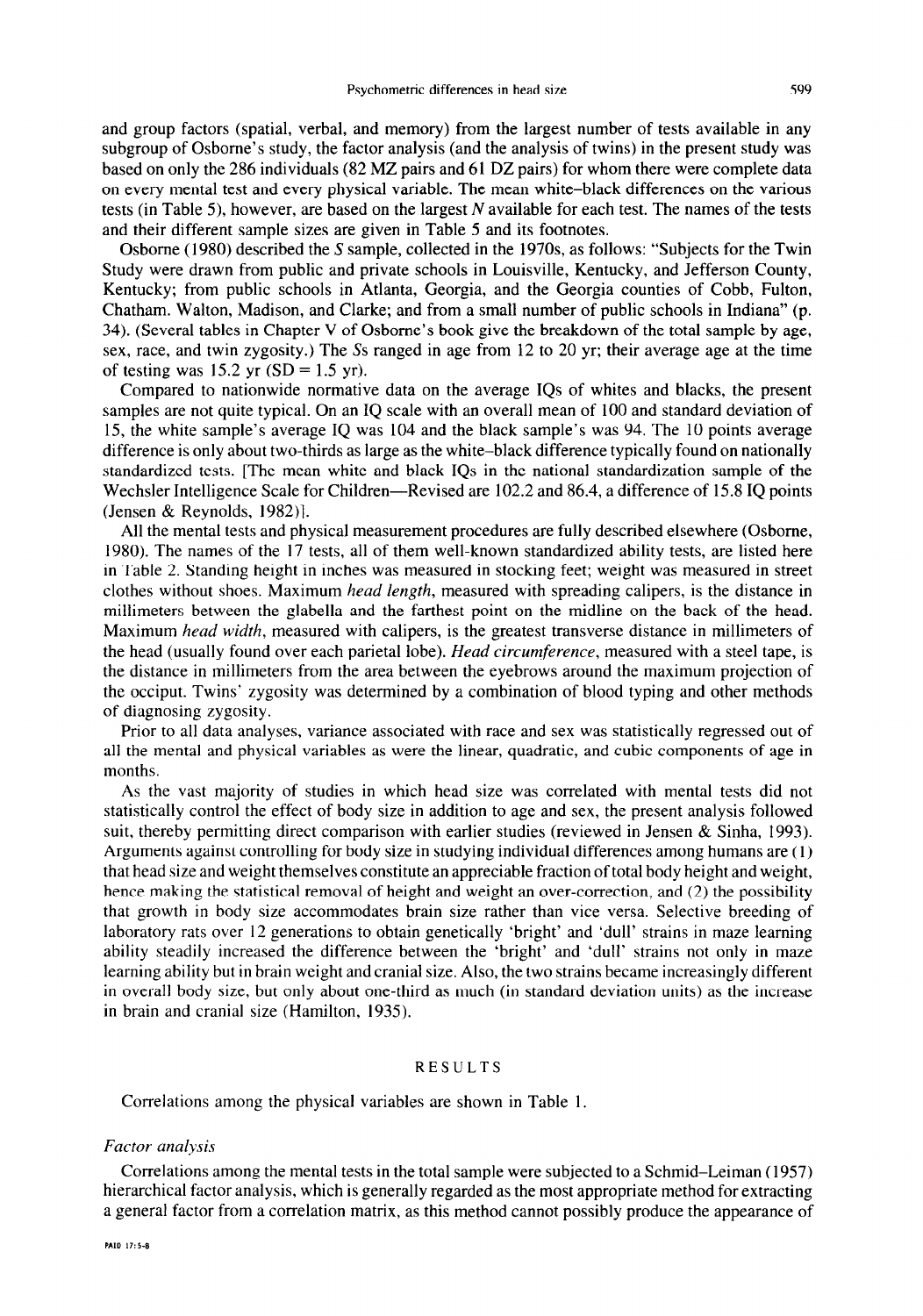**Table** I. **Pearson correlations" between physical variables** 

| Variable                                                                                  |                                      | w                           | r                    | Ht           |
|-------------------------------------------------------------------------------------------|--------------------------------------|-----------------------------|----------------------|--------------|
| Head length (L)<br>Head width (W)<br>Circumference (C)<br>Body height (Ht)<br>Body weight | 1.00<br>0.15<br>0.66<br>0.33<br>በ 37 | 1.00<br>0.46<br>0.20<br>041 | 1.00<br>0.30<br>0.40 | 1.00<br>0.50 |

 $\frac{1}{4}$ Sample size = 286.

a general factor when a general factor is not in fact present in the correlation matrix (as can the first principal factor or the first principal component) (Jensen & Weng, 1994). Table 2 shows the results of the hierarchical factor analysis, in which the general factor,  $g$ , is a second-order factor, that is, the factor common to the three first-order factors, which in this battery are spatial, verbal, and memory abilities. The tests' factor loadings on the general factor are virtually identical in the white and black samples, with a congruence coefficient of  $+0.99$ . This is typical of many other studies (see Jensen, 1985).

The  $g$  factor scores, calculated for each of the 286 individuals, were used as the dependent variable to be predicted, using both simple and multiple correlation, with the three head size measurements as the independent, or predictor, variables. The correlations were also corrected for attenuation, assuming a reliability of 0.95 for the factor scores. (In this study, however, such correction is important only for comparing the between-pairs and within-pairs correlations based on twins, as explained below. The correction for attenuation was not used in other analyses.)

# *Correlations of g factor scores with head measurements*

Table 3 shows the simple and multiple correlations of head length (L), width (W), and circumference (C) with g factor scores. The column headed *Within Individuals* gives the correlations based on all 286 members of twin pairs treated as individuals. These correlations of L, W, and C with  $g$  factor scores are larger than such correlations reported in the literature based on IQ or various single tests, which average  $0.194$  (Jensen & Sinha, 1993; Johnson, 1991). In the present study, the overall average correlation of each of the 17 single tests with each of the three head size measurements (L, W, C) is 0.153.

# *Correlations between and within twin pairs*

The theoretical importance of analyzing correlations between physical and mental traits into *between* and *within* family (or twin pair) correlations was presented in the Introduction. The between-pairs correlation  $(BPr)$  between, say, variables x and y is the correlation between the sum

**Table 2. Schmid-Leiman hierarchical factor analysis: tests' factor loadings on second-order**  general factor ( $\mathbf{g}$ ), first-order factors (spatial, verbal, memory), and tests' communalities  $(h^2)$ 

| Test                  | g     | Spatial   | Verbal    | Memory    | $h^2$ |
|-----------------------|-------|-----------|-----------|-----------|-------|
| PMA reasoning         | 0.802 | 0.155     | 0.303     | $-0.021$  | 0.763 |
| Heim vocabulary       | 0.762 | $-0.045$  | 0.481     | $-0.037$  | 0.815 |
| Cattell culture fair  | 0.749 | 0.380     | 0.057     | $-0.043$  | 0.707 |
| Newcastle spatial     | 0.746 | 0.373     | 0.026     | 0.108     | 0.706 |
| Arithmetic            | 0.669 | $= 0.004$ | 0.353     | 0.112     | 0.587 |
| PMA number            | 0.668 | 0.141     | 0.248     | $= 0.047$ | 0.521 |
| Surface development   | 0.637 | 0.393     | $-0.030$  | 0.006     | 0.568 |
| PMA verbal meaning    | 0.636 | $-0.056$  | 0.383     | 0.120     | 0.544 |
| Spelling              | 0.635 | $-0.183$  | 0.550     | $-0.058$  | 0.754 |
| Paper folding         | 0.634 | 0.407     | $-0.061$  | 0.073     | 0.572 |
| PMA spatial relations | 0.605 | 0.223     | 0.103     | 0.073     | 0.428 |
| Calendar              | 0.585 | 0.241     | 0.137     | $= 0.189$ | 0.461 |
| Form board            | 0.585 | 0.389     | $-0.054$  | 0.001     | 0.500 |
| Cube comparison       | 0.492 | 0.353     | $= 0.044$ | $= 0.112$ | 0.369 |
| Wide range vocabulary | 0.448 | $= 0.007$ | 0.274     | $-0.069$  | 0.287 |
| Object aperture       | 0.421 | 0.359     | $= 0.135$ | 0.082     | 0.352 |
| Identical pictures    | 0.264 | 0.000     | 0.000     | 0.616     | 0.449 |
| Variance (%)          | 38.8  | 7.1       | 6.4       | 2.9       | 55.2  |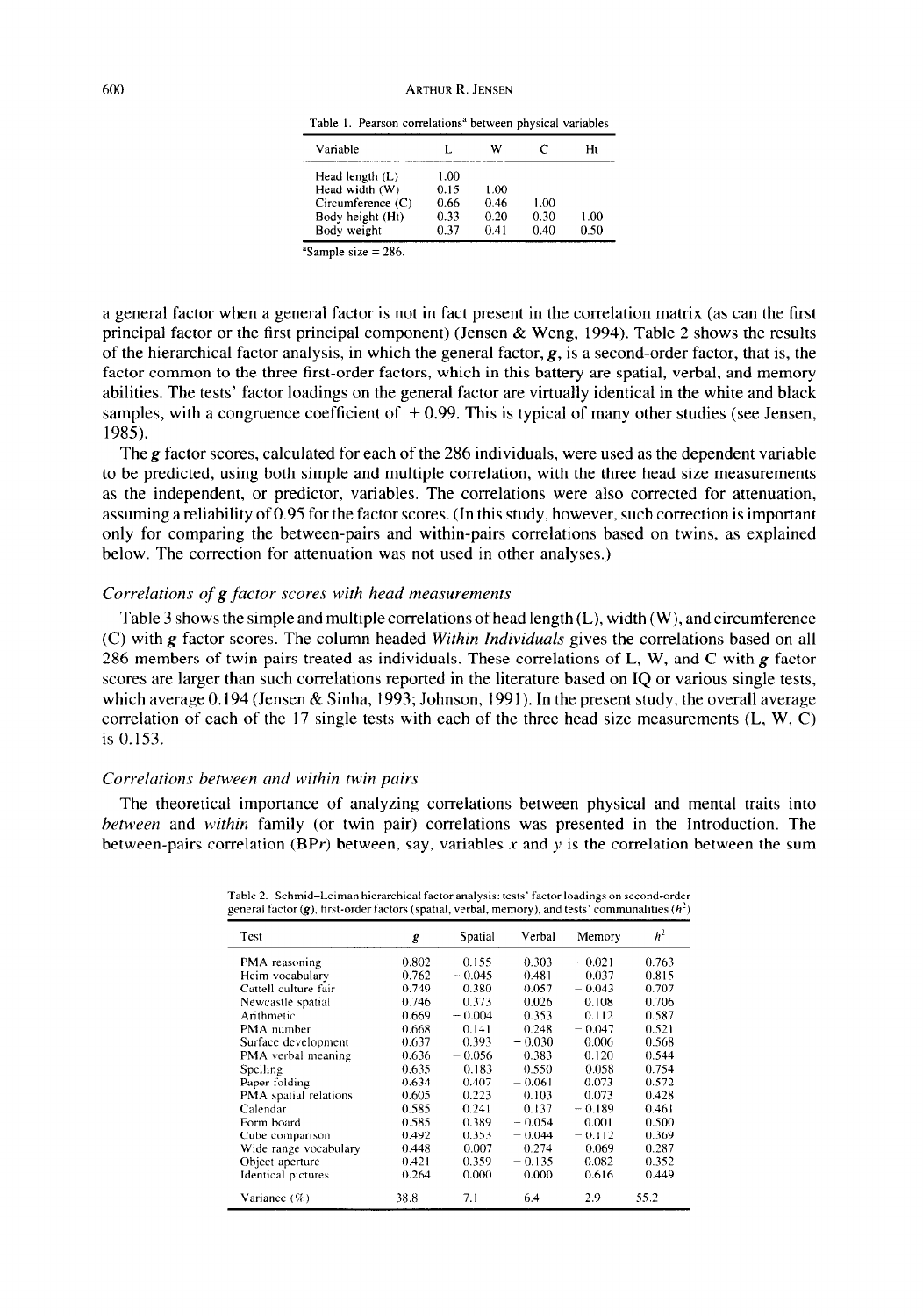|                               |                       | MZ twin pairs   |         |         | DZ twin pairs |  |
|-------------------------------|-----------------------|-----------------|---------|---------|---------------|--|
| <b>Head Size</b><br>Variables | Individuals<br>Within | Between         | Within  | Between | Within        |  |
| Length $(L)$                  | $28**$ (30)           | (33)<br>$33***$ | 16 (24) | 20(21)  | (24)<br>21    |  |
| Width (W)                     | $14*$<br>(14)         | (21)<br>$21*$   | 01 (02) | 03(04)  | (22)<br>19    |  |
| Circumference (C)             | $24***$<br>(25)       | (32)<br>$31*$   | 01 (01) | 04(04)  | $28*(32)$     |  |
| Multiple $R$                  |                       |                 |         |         |               |  |
| L and W                       | $30***$ (31)          | (39)<br>$38**$  | 16(24)  | 20 (21) | (29)<br>25    |  |
| $L$ and $C$                   | $29**$<br>(30)        | $35***$<br>(36) | 21(31)  | 25 (26) | (32)<br>28    |  |
| W and C                       | $24***$ (25)          | (33)<br>$32*$   | 02(03)  | 04 (05) | (32)<br>28    |  |
| $L$ , W, and $C$              | $30***$<br>(31)       | $38**$<br>(39)  | 21 (31) | 26 (26) | (32)<br>28    |  |

Table 3. Correlation<sup>a</sup> of head size variables with g factor scores in individuals ( $N_i = 286$ ), and pairs of MZ twins ( $N_p = 82$ ), and DZ twins ( $N_p = 61$ )

<sup>a</sup>Decimals omitted. Disattenuated correlations in parentheses.

\*P < 0.05, two-tailed test. *\*\*P <* 0.01, two-tailed test.

Significance test not applied to disattenuated correlations.

of the members of each pair on  $x$  and the sum of the members of each pair on  $y$ . The within-pairs correlation (WPr) is the correlation between the signed difference between the members of the pair on x and the signed difference between the members of the pair on y. Because WPr, being based on difference-scores, has lower reliability than BPr, comparison of BPr and WPr requires that both correlations be corrected for attenuation by the appropriate formulas (given in Jensen, 1980).

For MZ twins, the BPr of  $g$  with head size reflects genetic factors in each variable as well as any environmental factors that cause differences between families in the two traits, The WPr for MZ twins can reflect only environmental effects, pre- and postnatal, that cause one member of each pair to differ from the other in the same direction on both of the correlated variables, in this case, head size and  $g$  factor scores. For DZ twins, who have only about one-half of their genetic variance in common, the Bpr reflects both genetic and environmental differences between families in the two traits. But the WPr may reflect genetic differences between the members of each DZ twin pair as well as within-family environmental effects. Whether these environmental effects in the case of DZ twins are the same as the environmental effects that cause MZ twins to differ from each other is uncertain. [The causes of within-family nongenetic variance in IQ are considered in detail elsewhere (Jensen, in press)].

The WPr is especially important because, when twins (or full siblings) are reared together, it controls for sources of variance between families such as racial and cultural background and socioeconomic status. Also, the existence of a WPr between a physical and mental trait in the case of DZ twins (or full siblings) rules out correlation due to common assortment of genes for the correlated traits as a result of cross-assortative mating for both traits in the population. A WPr is consistent with pleiotropy, but may also have environmental causes. Note in Table 3 that the BPr for MZ twins is consistently larger than the WPr, whereas the opposite is true for DZ twins. This pattern of MZ-DZ differences suggests that part of the correlation between head size and  $g$  is attributable to the between-families (or shared) genetic component in each variable. However, the fact that the largest within-pairs multiple  *between head size and*  $*g*$  *(i.e. with head length, width, and circumferences as* the independent variables and  $g$  factor scores as the dependent variable) is nearly the same (0.31 vs 0.32) for MZ and DZ twins would seem to suggest that the correlation between  $g$  and head size has no genetic component and therefore could not be pleiotropic. This problematic finding is revisited in the Discussion.

In all these correlations, of course, head size is only an attenuated proxy for actual brain size. Post-mortem studies of the relation between actual brain size and external measurements of head size show an average correlation of only about 0.50 (Jensen & Sinha, 1993). Hence a rough estimate of the maximum correlation between  $g$  and brain size would be had by doubling the correlations shown in the first column of Table 3. The estimates are somewhat higher than the correlations reported between MRI measurements of brain size and IQ, but the classical IQ', with its heavy verbal saturation, probably has less  $g$  variance than the present  $g$ -factor scores. And as shown below, head size is related to the  $g$  factor and not at all to the verbal factor independent of  $g$ .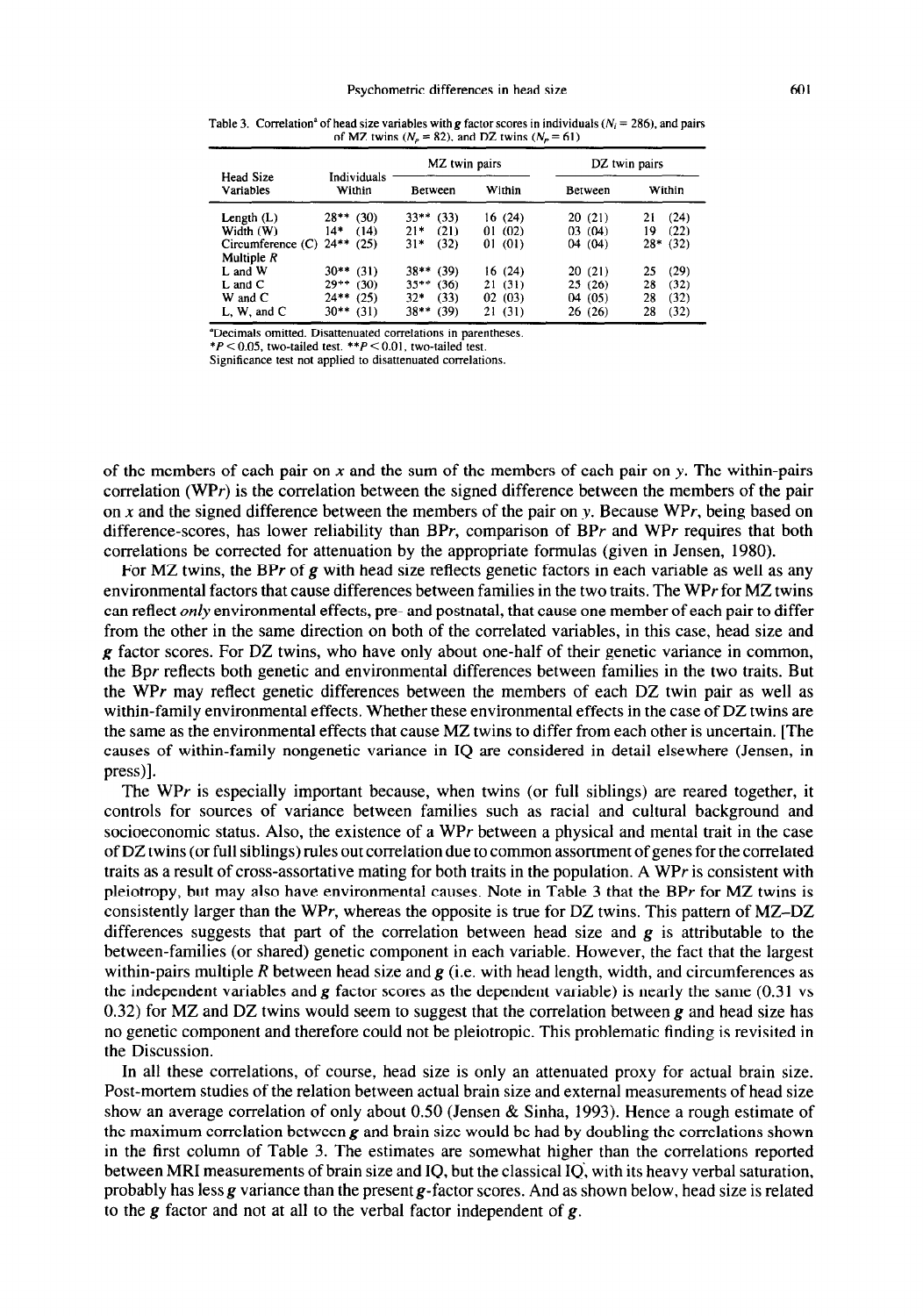| Test                  | $r_{xx}$         | Length | Width | Circumference | R     |
|-----------------------|------------------|--------|-------|---------------|-------|
| PMA reasoning         | $-$ <sup>3</sup> | 0.261  | 0.119 | 0.172         | 0.277 |
| Heim vocabulary       | 0.83             | 0.208  | 0.108 | 0.151         | 0.223 |
| Cattell culture fair  | 0.86             | 0.187  | 0.165 | 0.246         | 0.256 |
| Newcastle spatial     | 0.94             | 0.246  | 0.162 | 0.210         | 0.277 |
| Arithmetic            | 0.85             | 0.237  | 0.075 | 0.161         | 0.241 |
| PMA number            | ____ a           | 0.268  | 0.157 | 0.228         | 0.293 |
| Surface development   | 0.80             | 0.145  | 0.174 | 0.151         | 0.211 |
| PMA verbal meaning    | $-$ <sup>3</sup> | 0.176  | 0.063 | 0.113         | 0.182 |
| Spelling              | 0.93             | 0.115  | 0.133 | 0.066         | 0.183 |
| Paper folding         | 0.73             | 0.276  | 0.167 | 0.238         | 0.304 |
| PMA spatial relations | — <sup>1</sup>   | 0.209  | 0.104 | 0.213         | 0.233 |
| Calendar              | 0.78             | 0.097  | 0.037 | 0.076         | 0.100 |
| Form board            | 0.73             | 0.116  | 0.075 | 0.078         | 0.133 |
| Cube comparison       | 0.58             | 0.170  | 0.120 | 0.187         | 0.204 |
| Wide range vocabulary | 0.88             | 0.173  | 0.091 | 0.194         | 0.204 |
| Object aperture       | 0.58             | 0.161  | 0.111 | 0.144         | 0.184 |
| Identical pictures    | 0.87             | 0.119  | 0.066 | 0.108         | 0.130 |
| Mean $r$              |                  | 0.186  | 0.113 | 0.161         | 0.214 |

Table 4. Tests' reliability coefficients  $(r_{xx})$ , zero-order correlations and multiple correlations  $(R)$ with the three head-size variables

"Not given in Osborne (1980).<br>Significance: For *r* > 0.10, *P* < 0.05; *r* > 0.14, *P* < 0.01; *r* > 0.19, *P* < 0.001, one-tailed test

# *Correlation of tests' g loadings with head size*

Table 4 shows the tests' reliability coefficients  $(r_{xx})$ , each test's zero-order Pearson correlation with each of the three head measurements, and the multiple correlation  $(R)$  of all three head-size variables with each test. Because the multiple *R* includes all three head-size variables, it gives the maximum correlation of the three head size measures with each of the tests. If the degree to which a given test's correlation with head size is mainly determined by the test's  $g$  loading, there should be a positive correlation between the column vector of g loadings,  $Vg$  (in Table 2), and the column vector of each of the tests' correlation with head size, VR represented by the multiple *R* (in Table 4). Because the  $g$  loadings are not experimentally independent variables and their population distribution is unknown, the Pearson *r* cannot be used to test the significance level of the relationship between  $V_g$  and  $VR$ . The proper test is Spearman's rank-order correlation coefficient *(r,),* which is a non-parametric permutation test of the probability that two sets of random numbers would be as similar in rank order as the two sets of variables in question. The  $r<sub>s</sub>$  between Vg and VR is 0.642,  $P \le 0.01$  (one-tailed). But we must also take into account the fact that a test's  $g$  loading and its correlations with head size are all similarly affected by the test's reliability,  $r_{xx}$ , and therefore the correlation of  $Vg$  with  $VR$  could possibly be attributed to the fact that they both reflect the same rank order as the tests' reliability coefficients. In fact, however, the rank order correlations of the of  $r_{xx}$  vector (for the 13 tests with known reliability coefficients) with  $Vg$  and with  $VR$  are small and nonsignificant  $(r_s = 0.325$  and  $0.121$ , respectively), so that partialing out the effect of reliability on the correlation between  $V_g$  and  $VR$ changes it by only  $+0.001$ .

This result bears out the hypothesis that the magnitudes of various cognitive tests' correlation with head size (and by implication, brain size) is positively related to the magnitudes of the tests' g loadings.

Is  $g$  the only factor that is correlated with head size, or are other factors, independent of  $g$ , also significantly correlated with head size? It turns out that none of the column vectors of the first-order factor loadings (in Table 2) is significantly correlated with the column vector of the tests' correlations with head size (column *R* in Table 4). For the spatial factor,  $r_s = 0.267$ ; for the verbal factor,  $r_s = 0.000$ ; and for the memory factor,  $r_s = 0.049$ . The relation of the verbal and memory factors to head size, independently of  $g$ , is clearly negligible. But the fact that the spatial vector is appreciably correlated (although nonsignificantly) with the head-size vector means that its effect on  $VR$  is to attenuate the correlation of  $Vg$  with  $VR$ . When  $Vs$  is held constant (by partialing it out of the correlation between  $V_g$  and VR), the partial  $r_s$  of  $V_g$  with VR is 0.686 ( $P < 0.01$ ). When  $V_g$  is held constant (by partialing it out of the correlation between Vs and VR), the partial  $r_s$  of Vs with VR is 0.405 ( $P < 0.05$ ). The multiple correlation of  $V_g$  and  $V_s$  with  $VR$  is 0.713 ( $P \le 0.01$ ). Hence head size is reflected mostly in tests that are highly loaded on both  $g$  and spatial ability.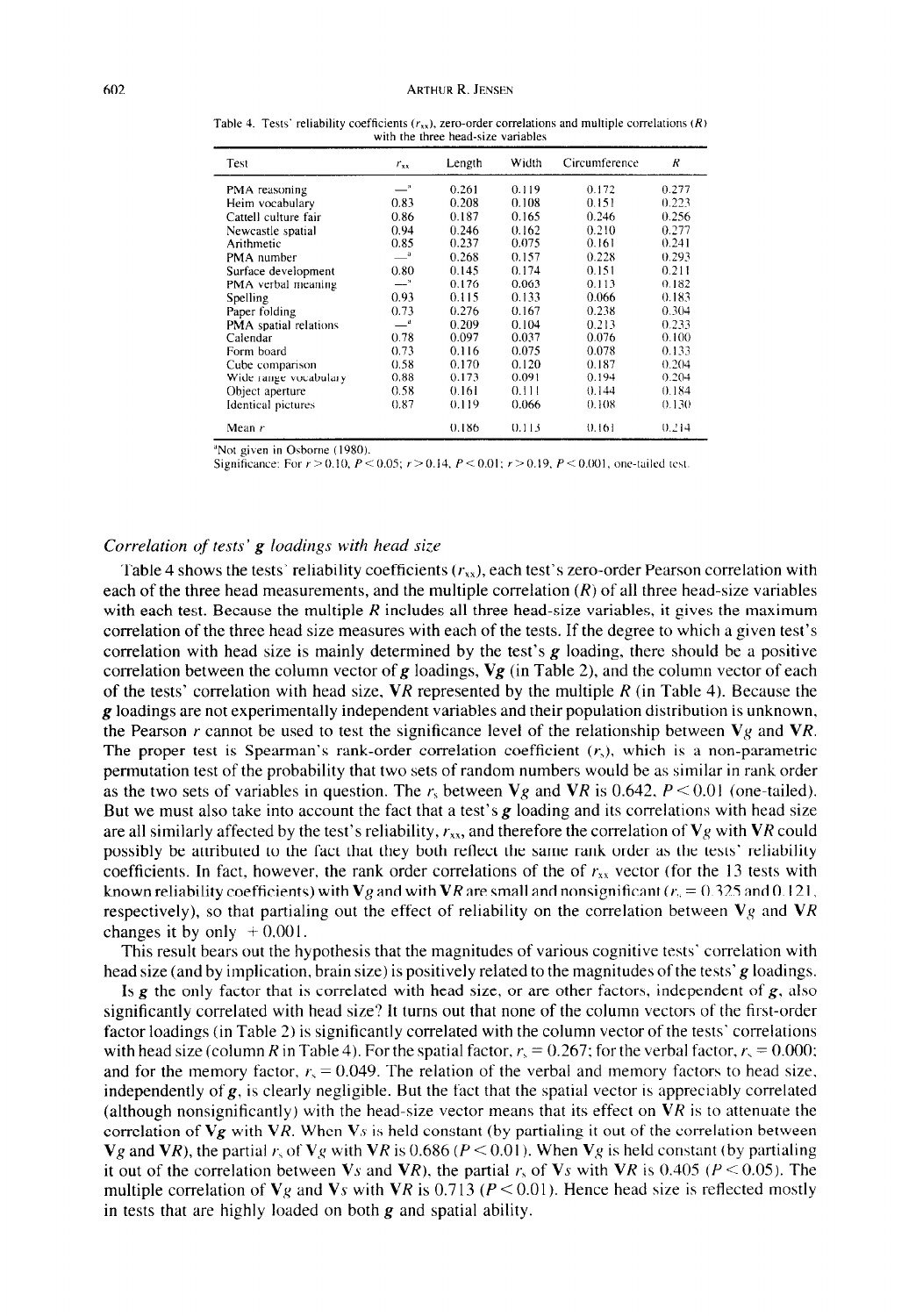|                                          | W-B difference <sup>d</sup> |                                  |  |
|------------------------------------------|-----------------------------|----------------------------------|--|
| Test                                     | IO difference <sup>b</sup>  | $\sigma$ difference <sup>c</sup> |  |
| PMA reasoning<br>Heim vocabulary         | 14.30<br>8.22               | 1.08<br>0.57                     |  |
| Cattell culture fair                     | 15.10                       | 1.16                             |  |
| Newcastle spatial<br>Arithmetic          | 13.53<br>8.67               | 1.01<br>0.60                     |  |
| PMA number<br>Surface development        | 15.50<br>10.18              | 1.21<br>0.72                     |  |
| PMA verbal meaning                       | 11.50                       | 0.83                             |  |
| Spelling<br>Paper folding                | 8.35<br>12.98               | 0.58<br>0.96                     |  |
| PMA spatial relations<br>Calendar        | 9.70<br>11.56               | 0.68<br>0.84                     |  |
| Form board                               | 11.81                       | 0.86                             |  |
| Cube comparison<br>Wide range vocabulary | 9.70<br>7.68                | 0.68<br>0.53                     |  |
| Object aperture                          | 9.57<br>2.43                | 0.67<br>0.16                     |  |
| Identical pictures<br>Mean difference    | 10.63                       | $0.77\sigma$                     |  |

Table 5. Mean difference between white and black groups' expressed in IQ units<sup>b</sup> and in  $\sigma$  units<sup>c</sup>

"Sample size: on Cattell and PMA tests, white  $N = 126$ , black  $N = 160$ . For all other tests, white  $N = 540$ , black  $N = 237$ .

**Raw scores on each test, with variance due to age differences** statistically removed. were scaled in IQ units, with mean = 100,  $SD = 15$  for the combined white and black samples.

A  $\sigma$  unit is the average within-groups standard deviation.

<sup>d</sup>Every one of the W-B mean differences is significant ( $P \le 0.01$ ).

# *Head size and Spearman's hypothesis of the white-black difference*

Spearman's hypothesis that the mean white-black (W-B) difference on various tests is related to the tests' g loadings is borne out in the present data by the significant rank-order correlation ( $r_s = 0.484$ ,  $P < 0.05$ ) between the vector of g loadings, Vg (in Table 2) on the 17 tests and the vector of mean W-B differences, VW-B, shown in Table 5. (The value of  $r<sub>s</sub>$  is the same whether it is based on the IQ or the  $\sigma$  vector of differences, as their rank orders are identical.) When the vector of the tests' reliability coefficients is held constant (by partial correlation) the correlation between  $Vg$  and  $VW-B$ is slightly increased  $(r_s = 0.506)$ .

This correlation of 0.484 is notably smaller than the correlation generally found in 14 other large data sets, in which the average  $r_s$  is 0.62. The reason that the correlation is not larger in this (and other) studies is related to the number of tests in the particular battery that are substantially loaded on the spatial factor. Spearman's hypothesis obviously must be revised: the mean W-B difference on tests is a function both of their loadings on  $g$  and on the spatial factor. This has been evident in comparable analyses of every data set that contained a substantial spatial factor. The present battery has a larger number of spatially loaded tests than any battery previously used to examine Spearman's hypothesis.

Hence the vector of loadings on the spatial factor,  $V_s$  (in Table 2), is significantly correlated with the vector of W-B differences ( $r_s = 0.532$ ,  $P \le 0.05$ ). Partialing out the vector of reliability coefficients slightly increases the correlation ( $r_s = 0.595$ ).

If both the  $g$  and spatial (s) factors are independently related to the W-B difference, what is their joint relation to the W-B vector? This was determined by combining the factor loadings of  $g$  and s on each test and obtaining the rank-order correlation between the  $g + s$  vector and the W-B vector. This  $r_s$  is 0.744 ( $P < 0.01$ ); partialing out the tests' reliability coefficients increases this  $r_s$  to 0.808.

Finally, if head (or brain) size is among the causal variables that mediate the relation between the  $g + s$  vector and the vector of the mean W-B differences on various tests, one should expect to find a correlation between the vector of the tests' correlations with head size,  $VR$  (in Table 4) and the vector of W-B differences on the tests (Table 5). This correlation turns out to be significant ( $r<sub>s</sub> = 0.533$ ,  $P < 0.05$ ; with the vector of the tests' reliability coefficients partialed out, the  $r_s = 0.715$  ( $P < 0.01$ ).

The vectors of the verbal and memory factors (Table 2) are negatively, but not significantly, correlated with the vector of W-B differences on the various tests. For the verbal factor,  $r_s = -202$ ; for memory factor,  $r_s = -0.116$ .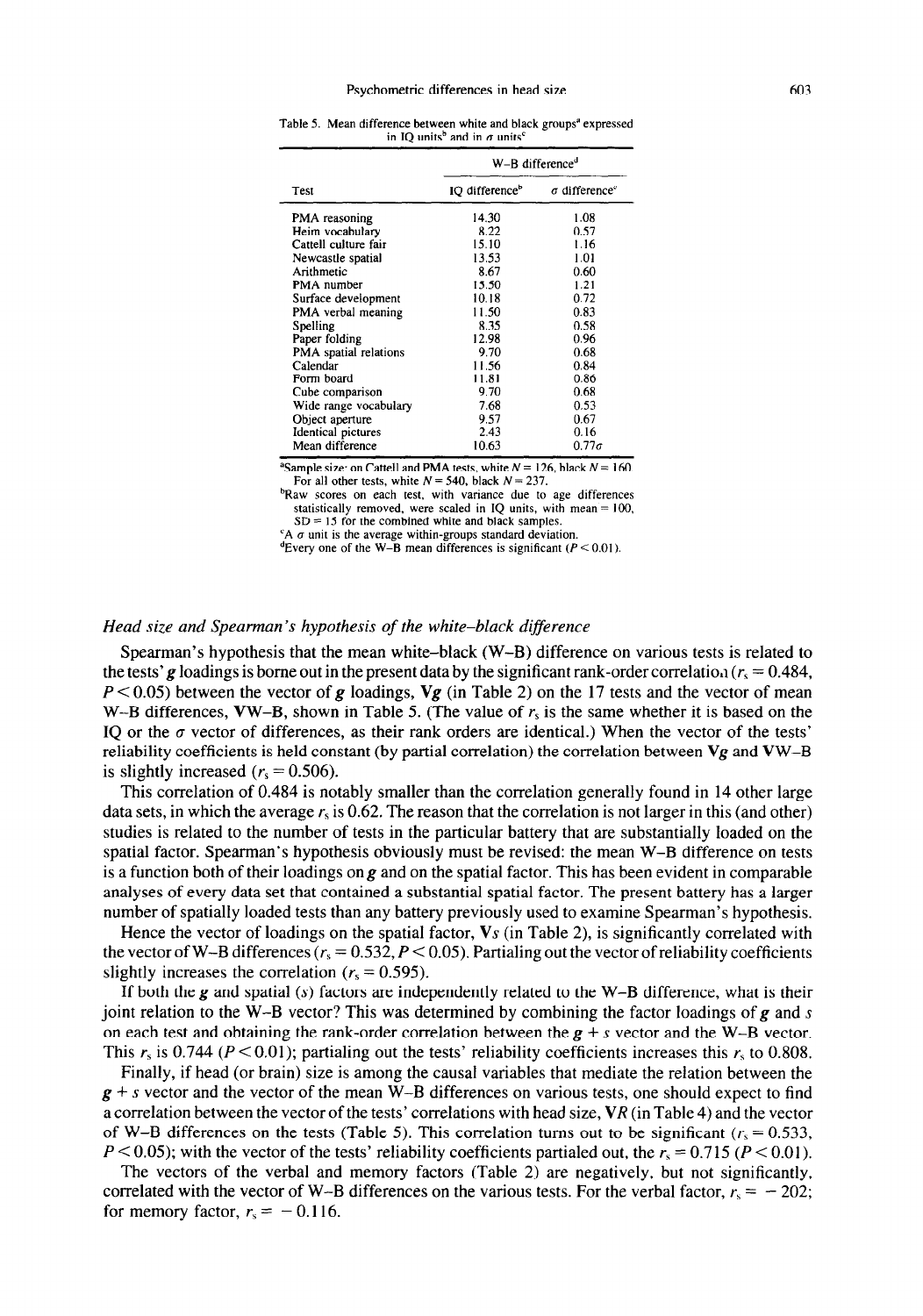It is important to note that none of the factor loadings in Table 2 and none of the correlations in Tables 1,3, and 4 [and hence none of the vectors (except the vector of mean W-B differences in Table 5) that enter into these analyses] can possibly reflect the effect of race differences on any of the variables, because the dichotomous variable of race (quantitized as  $W = 1$ ,  $B = 0$ ) was regressed out of all the test variables and physical variables of every S prior to performing the above analyses. This is equivalent to saying that all of the correlations and factor loadings are the average within racial-groups statistics. (Similarly, the effects of age and sex have been removed from all the variables.) Race differences appear only in Table 5.

A multiple rank-order correlation  $(R<sub>s</sub>)$  that includes the  $g + s$  vector along with the vector of head-size correlations as predictors of the W-B vector turns out to be  $0.747 (P \le 0.01)$ ; with the vector of reliability coefficients partialed out, this correlation becomes 0.828 (after correction for shrinkage  $R_s = 0.800$ ). The fact that this shrunken multiple  $R_s$  (0.800) scarcely differs from the simple *r*[ins]s (0.807) of the  $g + s$  vector with the W-B vector implies that the head-size vector adds virtually nothing to the prediction of the W-B differences in the various tests over and above what is predicted by  $g + s$ . This is consistent with the results of a study which found that groups of white and black children who were matched on IQ (also on age, height, and weight) did not differ in head size, although the total white and black samples, which differed about  $1\sigma$  in IQ, differed significantly ( $P \le 0.001$ ) in head size (W  $>$  B), with age, height, and weight statistically controlled (Jensen & Johnson, 1994).

# **DISCUSSION AND CONCLUSIONS**

An analysis of MZ and DZ twins extends a previous finding of a significant correlation between g factor scores and head size both within individuals and within pairs of dizygotic twins (Johnson, 1991, p. 327). Theoretically a within-pairs correlation implies, but does not necessarily prove, a pleiotropic relation between two highly heritable traits, such as  $g$  and head size presumably are. Environmental factors, such as nutrition, could also affect both variables. But the pattern of betweenand within-pairs MZ and DZ twin correlations reported in the present study (Table 3) is puzzling in this regard. The within-pairs correlation between head size and  $g$  for MZ twins can be only a purely nongenetic correlation. The within-pairs correlation for DZ twins theoretically could be a pleiotropic genetic correlation, but this is unsupported by the fact that the obtained correlation in the DZ twins is no larger than the purely nongenetic correlation in the MZ twins. Could it be the case that the correlation between head size and  $g$  is wholly nongenetic, despite the substantial heritability of both g and head size? This would seem most surprising if true. But for lack of adequate statistical power, it can be neither proved nor disproved by the present data. Ideally, the data of the headsize  $\times g$ covariance would be subjected to a biometrical genetic analysis, statistically testing the goodness-of-fit to alternative models of the relations between the shared and nonshared genetic and nongenetic components of the total covariance. Unfortunately, the present sample sizes of MZ and DZ twins are insufficient to statistically discriminate with much confidence between plausible models having this many parameters. It would involve, in effect, the partitioning of a phenotypic correlation (or covariance) which, given the present degrees of freedom, is itself barely significant, and then testing the significance of the differences between the partitioned components. The null hypothesis would inevitably be overworked. The sample sizes required for sufficient statistical power to detect various components of genetic and environmental variance in a biometrical analysis is discouragingly much greater than is often supposed (see Neale & Cardon, 1992, Chap. 9). A biometrical model-fitting analysis of the genetic and environmental components of just the head size measurements (combined by formula to estimate cranial capacity) in Osborne's (1980) study, based on a larger sample than was possible in the present study, found heritabilities of cranial capacity ranging between about 0.40 and 0.50, with blacks showing somewhat lower heritability than whites (Rushton & Osborne, in press). But a purely environmental model could not account for the phenotypic variance in cranial capacity of either blacks or whites; genetic factors are clearly required. Osborne's data also show mental test score heritabilities similar to those generally found in twin studies and not differing significantly between whites and blacks.

It has been observed that head size (and by implication, brain size) is correlated to varying degrees with different psychometric tests of mental ability. It is also well established that various tests of mental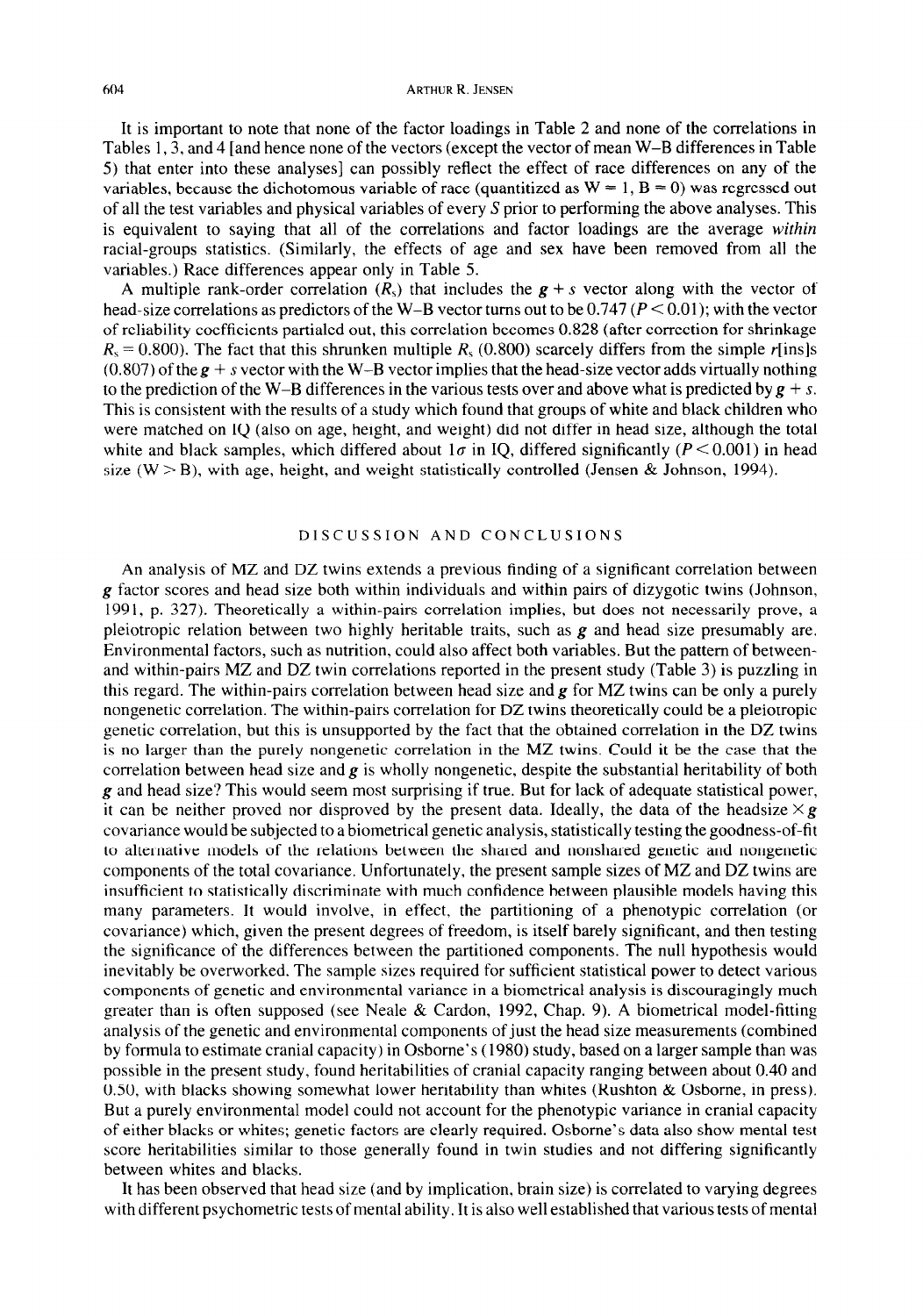ability have different factor structures, that is, the independent sources of variance that all tests, or certain types of tests, have in common, but to varying degrees. The factor structure of various mental tests typically consists of  $g$ , or the general factor common to all cognitive tasks, one or more group factors (e.g. verbal, spatial, number, etc.), and factors that are specific to each test, in addition to error variance due to random errors of measurement. The main question addressed by this study, therefore, concerns which factors in various tests are the most strongly related to variation in head size. The answer would suggest which psychometric factors most closely reflect the biological substrate of human mental abilities, whether that substrate is more affected by genes or by environment.

It was found that the degree to which various tests are correlated with head size is primarily a function of the tests  $g$  loadings, that is, the larger a tests'  $g$  loading, the greater is its correlation with head size. Also, tests that include a spatial factor are somewhat more highly correlated with head size than would be predicted from the tests'  $g$  loadings alone. The verbal and memory factors, independently of  $g$ , were negligibly related to head size. The reason that many studies have shown significant correlations of IQ with head size is because IQ tests are very highly  $g$  loaded, whatever other factors they may contain.

A related question addressed by this study concerns Spearman's hypothesis that the variable size of the mean white-black (W-B) difference on diverse mental tests is a function of the tests'  $g$  loadings, and whether this relationship is mediated to some degree by whatever brain mechanisms are associated with brain size, for which head size is merely an attenuated proxy. It was found that tests' loadings on both g and the spatial factor predicted the size of the W-B difference on the tests. Also, the degree to which the various tests are correlated *(within* racial groups) with head size was found to predict the sizes of the W-B difference on the tests. Combining the vectors of tests' g loadings, spatial factor loadings, and head size correlations in a multiple regression to predict the size of the W-B differences on the diverse tests yielded a multiple correlation (after corrections for measurement error and shrinkage) of 0.80. This finding suggests that some aspect of the biological substrate associated with head/brain size is involved in the mean W-B difference in mental test scores, particularly on tests with large loadings on the  $g$  and the spatial factors. The present analysis, however, does not resolve the question of the relative magnitudes of possible genetic and environmental effects on the biological substrate. Other kinds of analysis based on quantitative genetic models would be required to tackle this question, but much larger samples of MZ and DZ twins would be needed than were available for the present study.

Probably future investigations of the hypothesized relation of tests'  $g$  loadings (and other psychometric factors) to their correlations with brain measurements will be made more directly by means of magnetic resonance imaging, focussing not only on overall brain size but also on specific brain structures.

Acknowledgements--I am grateful to Professor R. Travis Osborne for providing computer tapes of his twin data and to Dr Fred W. Johnson for assisting in the data analyses.

#### REFERENCES

- Anderson, B. (1993). Evidence from the rat for a general factor that underlies cognitive performance and that relates to brain size: intelligence? Neuroscience Letters, 153, 98-102.
- Andreasen, N. C., Flaum, M., Swayze II, V., O'Leary, D. S., Alliger, R., Cohen. G., Ehrhardt, J. & **Yuh.** W. T. C. (1993). Intelligence and brain structure in normal individuals, *American Journal of Psychiatry, 150,* 130–134.

Cohn. S. J., Cohn. C. M. G. & Jensen, A. R. (1988). Myopia and intelligence. *Human Genetics*, 80, 53-58.

- Eysenck, H. J. (1986). The theory of intelligence and the psychophysiology of cognition. In Stemberg; R. J. (Ed.), *Advances in the psychology of human intelligence* (Vol. 3). Hillsdale, NJ: Erlbaum.
- Hamilton, J. A. ( 1935). The association between brain size and maze ability in the white rat. Unpublished doctoral dissertation, University of California, Berkeley.
- Jensen, C., (1979). Learning performance in mice selected for brain weight. In Hahn, M. E., Jensen, C. & Dudek, B. C. (Eds.). *Development and evolution of brain size.* San Diego, CA: Academic Press.
- Jensen, A. R. (1980). Uses of sibling data in educational and psychological research. *American Educational Research Journal, 17. 153-170.*
- Jensen, A. R. (1983). The effects of inbreeding on mental ability factors. *Personality and Individual Differences*, 4, 71-87.
- Jensen, A. R. (1985). The nature of the black-white difference on various psychometric tests: Spearman s hypothesis. *Behavioural Bruin Science, 8,* 193-2 19.